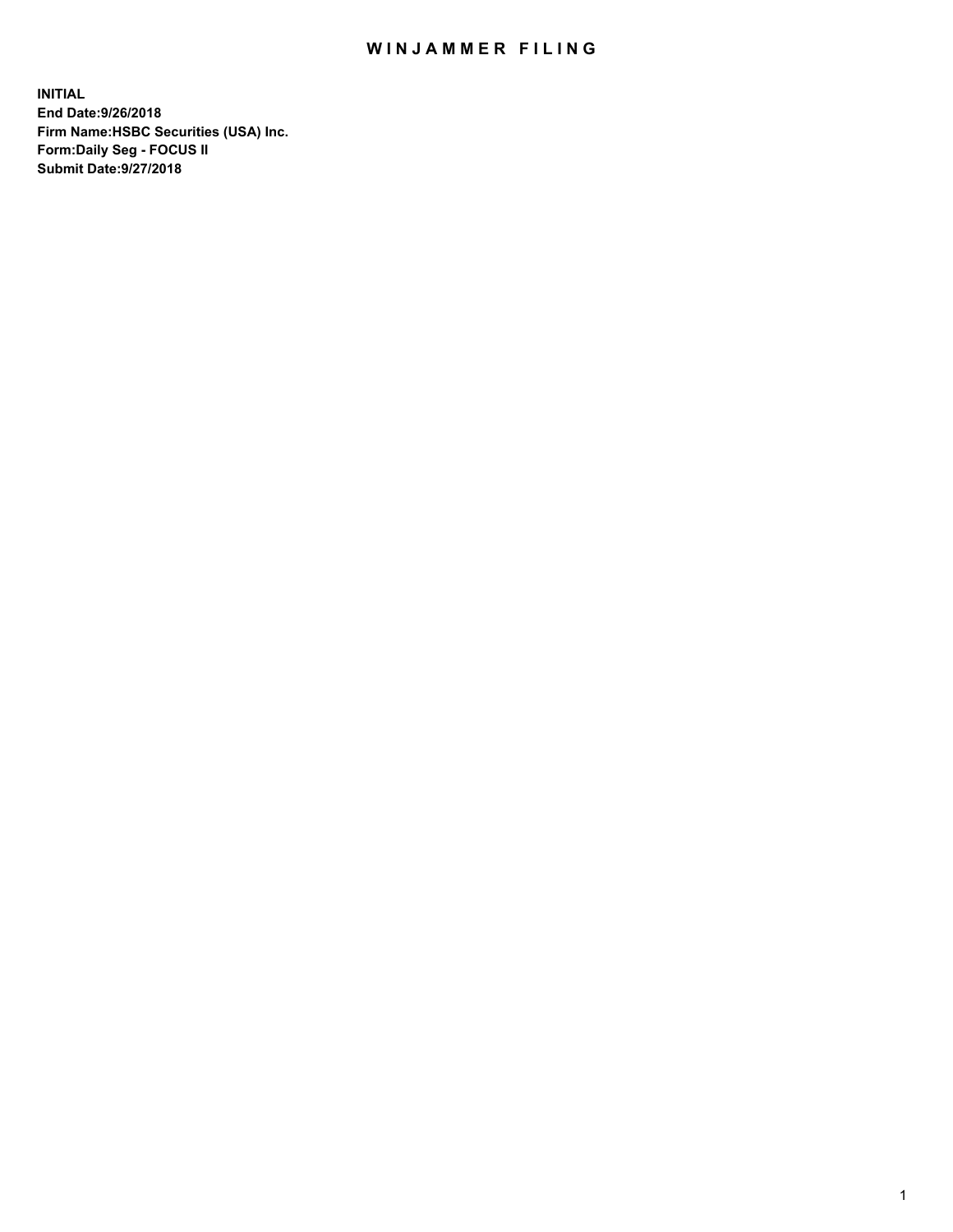**INITIAL End Date:9/26/2018 Firm Name:HSBC Securities (USA) Inc. Form:Daily Seg - FOCUS II Submit Date:9/27/2018 Daily Segregation - Cover Page**

| Name of Company                                                                                                                                                                                                                                                                                                                | <b>HSBC Securities (USA) Inc.</b>                                          |
|--------------------------------------------------------------------------------------------------------------------------------------------------------------------------------------------------------------------------------------------------------------------------------------------------------------------------------|----------------------------------------------------------------------------|
| <b>Contact Name</b>                                                                                                                                                                                                                                                                                                            | <b>Michael Vacca</b>                                                       |
| <b>Contact Phone Number</b>                                                                                                                                                                                                                                                                                                    | 212-525-7951                                                               |
| <b>Contact Email Address</b>                                                                                                                                                                                                                                                                                                   | michael.vacca@us.hsbc.com                                                  |
| FCM's Customer Segregated Funds Residual Interest Target (choose one):<br>a. Minimum dollar amount: : or<br>b. Minimum percentage of customer segregated funds required:% ; or<br>c. Dollar amount range between: and; or<br>d. Percentage range of customer segregated funds required between:% and%.                         | 109,000,000<br>$\overline{\mathbf{0}}$<br>0 <sub>0</sub><br>0 <sub>0</sub> |
| FCM's Customer Secured Amount Funds Residual Interest Target (choose one):<br>a. Minimum dollar amount: ; or<br>b. Minimum percentage of customer secured funds required:%; or<br>c. Dollar amount range between: and; or<br>d. Percentage range of customer secured funds required between:% and%.                            | 25,000,000<br>$\overline{\mathbf{0}}$<br>0 <sub>0</sub><br>0 <sub>0</sub>  |
| FCM's Cleared Swaps Customer Collateral Residual Interest Target (choose one):<br>a. Minimum dollar amount: ; or<br>b. Minimum percentage of cleared swaps customer collateral required:% ; or<br>c. Dollar amount range between: and; or<br>d. Percentage range of cleared swaps customer collateral required between:% and%. | 100,000,000<br>$\overline{\mathbf{0}}$<br>0 <sub>0</sub><br>0 <sub>0</sub> |

Attach supporting documents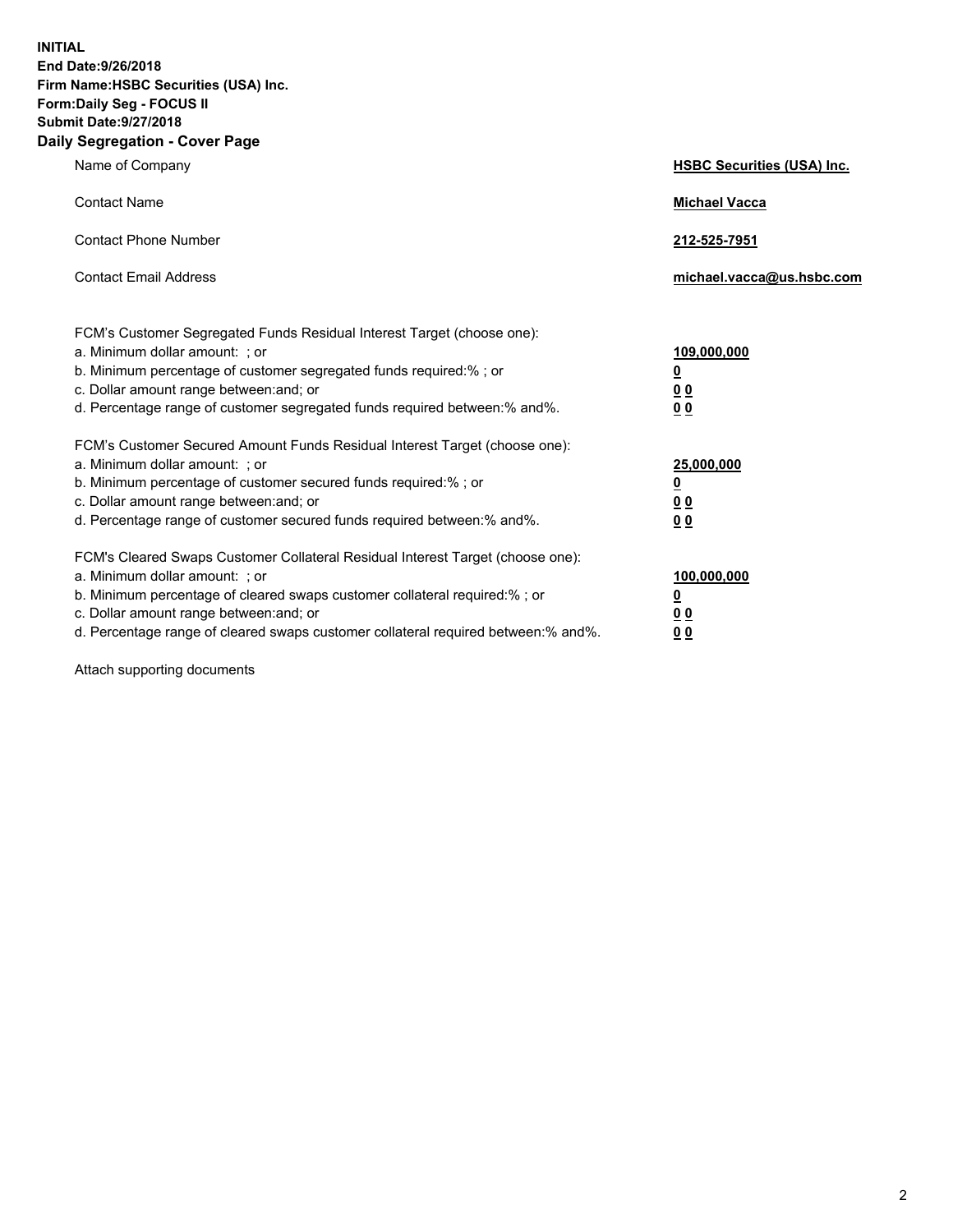**INITIAL End Date:9/26/2018 Firm Name:HSBC Securities (USA) Inc. Form:Daily Seg - FOCUS II Submit Date:9/27/2018 Daily Segregation - Secured Amounts** Foreign Futures and Foreign Options Secured Amounts Amount required to be set aside pursuant to law, rule or regulation of a foreign government or a rule of a self-regulatory organization authorized thereunder 1. Net ledger balance - Foreign Futures and Foreign Option Trading - All Customers A. Cash **100,619,876** [7315] B. Securities (at market) **80,576,822** [7317] 2. Net unrealized profit (loss) in open futures contracts traded on a foreign board of trade **-37,483,025** [7325] 3. Exchange traded options a. Market value of open option contracts purchased on a foreign board of trade **0** [7335] b. Market value of open contracts granted (sold) on a foreign board of trade **0** [7337] 4. Net equity (deficit) (add lines 1. 2. and 3.) **143,713,673** [7345] 5. Account liquidating to a deficit and account with a debit balances - gross amount **1,120,227** [7351] Less: amount offset by customer owned securities **-1,118,170** [7352] **2,057** [7354] 6. Amount required to be set aside as the secured amount - Net Liquidating Equity Method (add lines 4 and 5) 7. Greater of amount required to be set aside pursuant to foreign jurisdiction (above) or line 6. FUNDS DEPOSITED IN SEPARATE REGULATION 30.7 ACCOUNTS 1. Cash in banks A. Banks located in the United States **53,654,971** [7500] B. Other banks qualified under Regulation 30.7 **0** [7520] **53,654,971** [7530] 2. Securities A. In safekeeping with banks located in the United States **45,724,217** [7540] B. In safekeeping with other banks qualified under Regulation 30.7 **0** [7560] **45,724,217** [7570] 3. Equities with registered futures commission merchants A. Cash **0** [7580]

- B. Securities **0** [7590]
	- C. Unrealized gain (loss) on open futures contracts **0** [7600]
	- D. Value of long option contracts **0** [7610]
	- E. Value of short option contracts **0** [7615] **0** [7620]
- 4. Amounts held by clearing organizations of foreign boards of trade
	-
	-
	- C. Amount due to (from) clearing organization daily variation **0** [7660]
	- D. Value of long option contracts **0** [7670]
	- E. Value of short option contracts **0** [7675] **0** [7680]
- 5. Amounts held by members of foreign boards of trade
	-
	-
	- C. Unrealized gain (loss) on open futures contracts **-37,483,025** [7720]
	- D. Value of long option contracts **0** [7730]
	- E. Value of short option contracts **0** [7735] **80,828,731** [7740]
- 6. Amounts with other depositories designated by a foreign board of trade **0** [7760]
- 7. Segregated funds on hand **0** [7765]
- 8. Total funds in separate section 30.7 accounts **180,207,919** [7770]
- 9. Excess (deficiency) Set Aside for Secured Amount (subtract line 7 Secured Statement Page 1 from Line 8)
- 10. Management Target Amount for Excess funds in separate section 30.7 accounts **25,000,000** [7780]
- 11. Excess (deficiency) funds in separate 30.7 accounts over (under) Management Target **11,492,189** [7785]

**143,715,730** [7355] **143,715,730** [7360] A. Cash **0** [7640] B. Securities **0** [7650] A. Cash **83,459,151** [7700] B. Securities **34,852,605** [7710]

**36,492,189** [7380]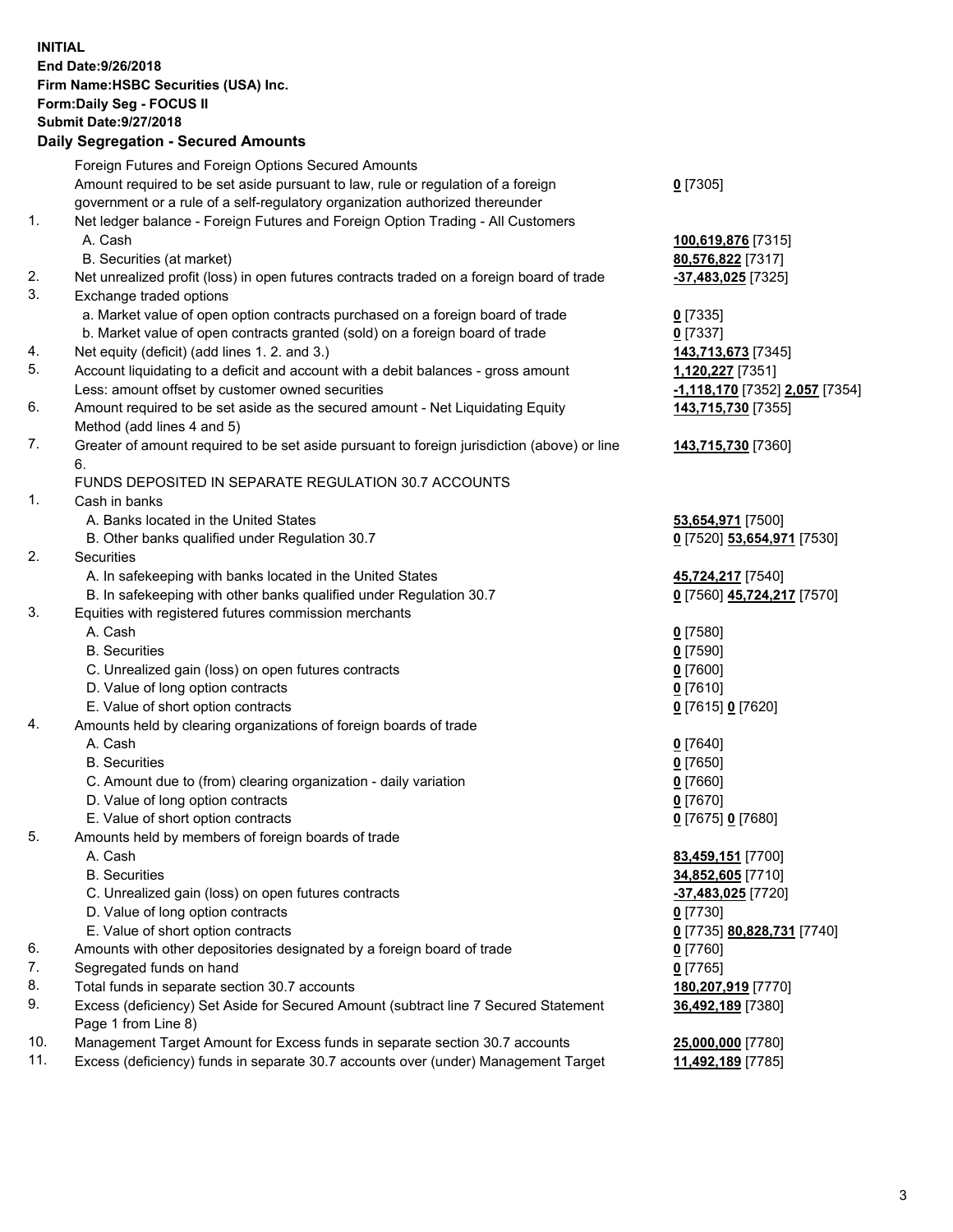**INITIAL End Date:9/26/2018 Firm Name:HSBC Securities (USA) Inc. Form:Daily Seg - FOCUS II Submit Date:9/27/2018 Daily Segregation - Segregation Statement** SEGREGATION REQUIREMENTS(Section 4d(2) of the CEAct) 1. Net ledger balance A. Cash **107,734,654** [7010] B. Securities (at market) **1,534,701,896** [7020] 2. Net unrealized profit (loss) in open futures contracts traded on a contract market **196,792,895** [7030] 3. Exchange traded options A. Add market value of open option contracts purchased on a contract market **373,623,009** [7032] B. Deduct market value of open option contracts granted (sold) on a contract market **-158,306,536** [7033] 4. Net equity (deficit) (add lines 1, 2 and 3) **2,054,545,918** [7040] 5. Accounts liquidating to a deficit and accounts with debit balances - gross amount **16,792,019** [7045] Less: amount offset by customer securities **-16,792,019** [7047] **0** [7050] 6. Amount required to be segregated (add lines 4 and 5) **2,054,545,918** [7060] FUNDS IN SEGREGATED ACCOUNTS 7. Deposited in segregated funds bank accounts A. Cash **119,200,232** [7070] B. Securities representing investments of customers' funds (at market) **0** [7080] C. Securities held for particular customers or option customers in lieu of cash (at market) **230,740,544** [7090] 8. Margins on deposit with derivatives clearing organizations of contract markets A. Cash **34,019,501** [7100] B. Securities representing investments of customers' funds (at market) **278,200,936** [7110] C. Securities held for particular customers or option customers in lieu of cash (at market) **1,302,530,852** [7120] 9. Net settlement from (to) derivatives clearing organizations of contract markets **-15,348,098** [7130] 10. Exchange traded options A. Value of open long option contracts **373,623,009** [7132] B. Value of open short option contracts **-158,306,536** [7133] 11. Net equities with other FCMs A. Net liquidating equity **10,358,939** [7140] B. Securities representing investments of customers' funds (at market) **0** [7160] C. Securities held for particular customers or option customers in lieu of cash (at market) **0** [7170] 12. Segregated funds on hand **1,430,500** [7150] 13. Total amount in segregation (add lines 7 through 12) **2,176,449,879** [7180] 14. Excess (deficiency) funds in segregation (subtract line 6 from line 13) **121,903,961** [7190] 15. Management Target Amount for Excess funds in segregation **109,000,000** [7194]

16. Excess (deficiency) funds in segregation over (under) Management Target Amount Excess

**12,903,961** [7198]